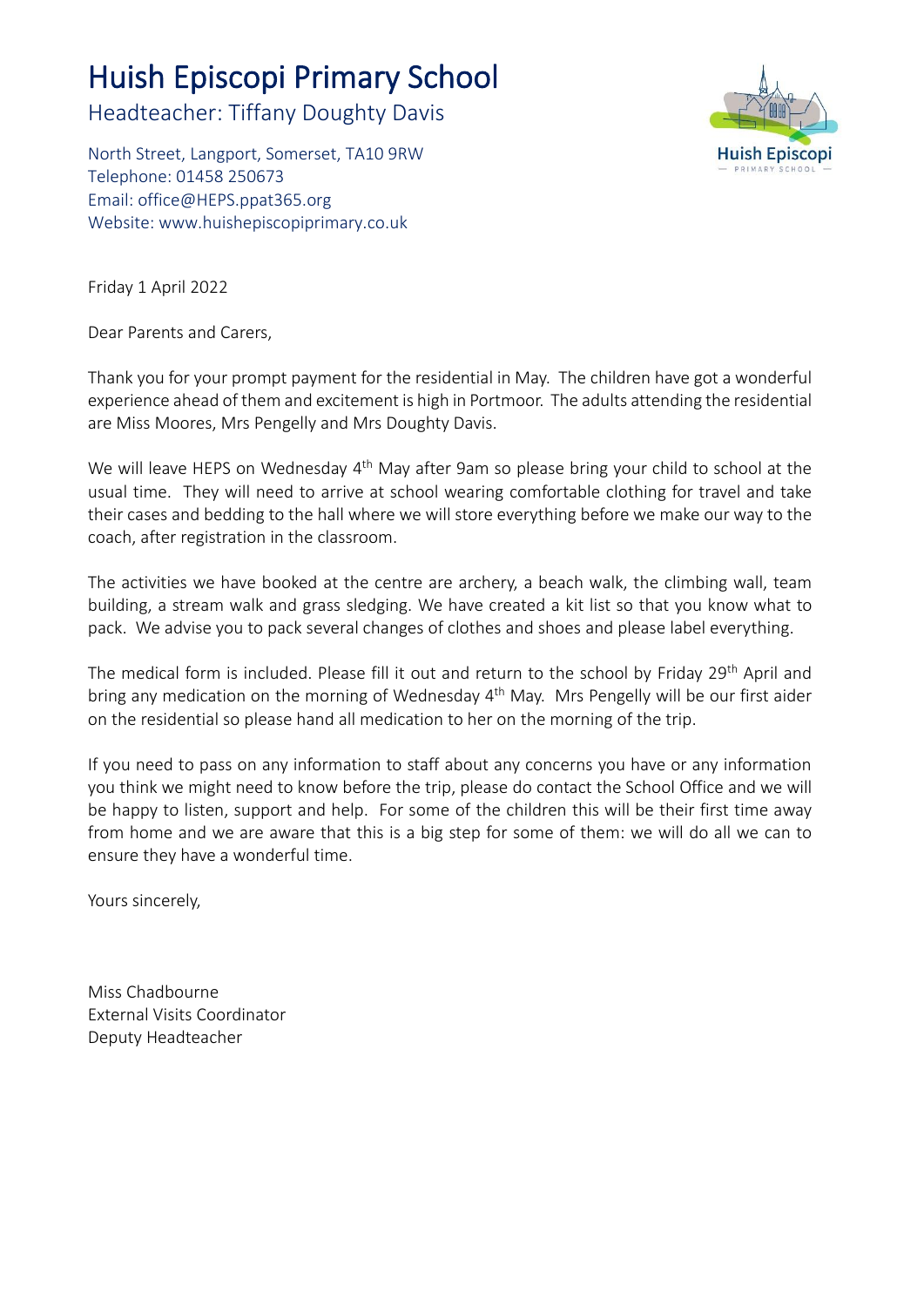

# Kit list: Year 4 Kilve residential May 4th–6th, 2022

The weather in May can be unpredictable so please provide clothing for every weather: warm cosy jumpers for the cold and shorts for the heat! Layers are better so that children can adjust to temperature changes. The children will need long sleeves and long trousers for some activities, even if we're having a heatwave.

## Please label all items

- $\Box$  3 complete changes of clothes (as a minimum)
- $\Box$  Plastic bags to put damp clothing in
- $\Box$  Thin waterproof jacket with a hood
- Warm woolly hat
- □ Waterproof trousers (optional)
- Wellies
- $\Box$  Trainers
- $\Box$  Another pair of shoes (preferably trainers)
- $\Box$  Slippers or flip flops for indoors
- □ Warm nightwear
- $\Box$  Sleeping bag or duvet
- $\Box$  Single sheet for the mattress
- □ Pillowcase
- $\Box$  Toiletries
- Towel
- Sunhat
- $\Box$  Sun cream
- $\Box$  Refillable plastic water bottle (we recommend not bringing a metal one)
- $\Box$  Small waterproof rucksack to carry during the day to hold packed lunch and water bottle
- $\Box$  Reading book
- $\Box$  Small teddy or comforter a must for all children and staff!
- $\Box$  Small torch (this can be a head torch)
- $\Box$  Packed lunch for the first day (no food containing nuts)
- $\Box$  A digital or disposable camera (optional). Please label with full name
- $\Box$  £5 to buy an ice cream during the beach walk (optional)

Children will be responsible for their own belongings throughout the trip and so it is recommended that no expensive items are taken and that everything is labelled.

Mobile phones, electronic items or jewellery must not be taken on this visit.